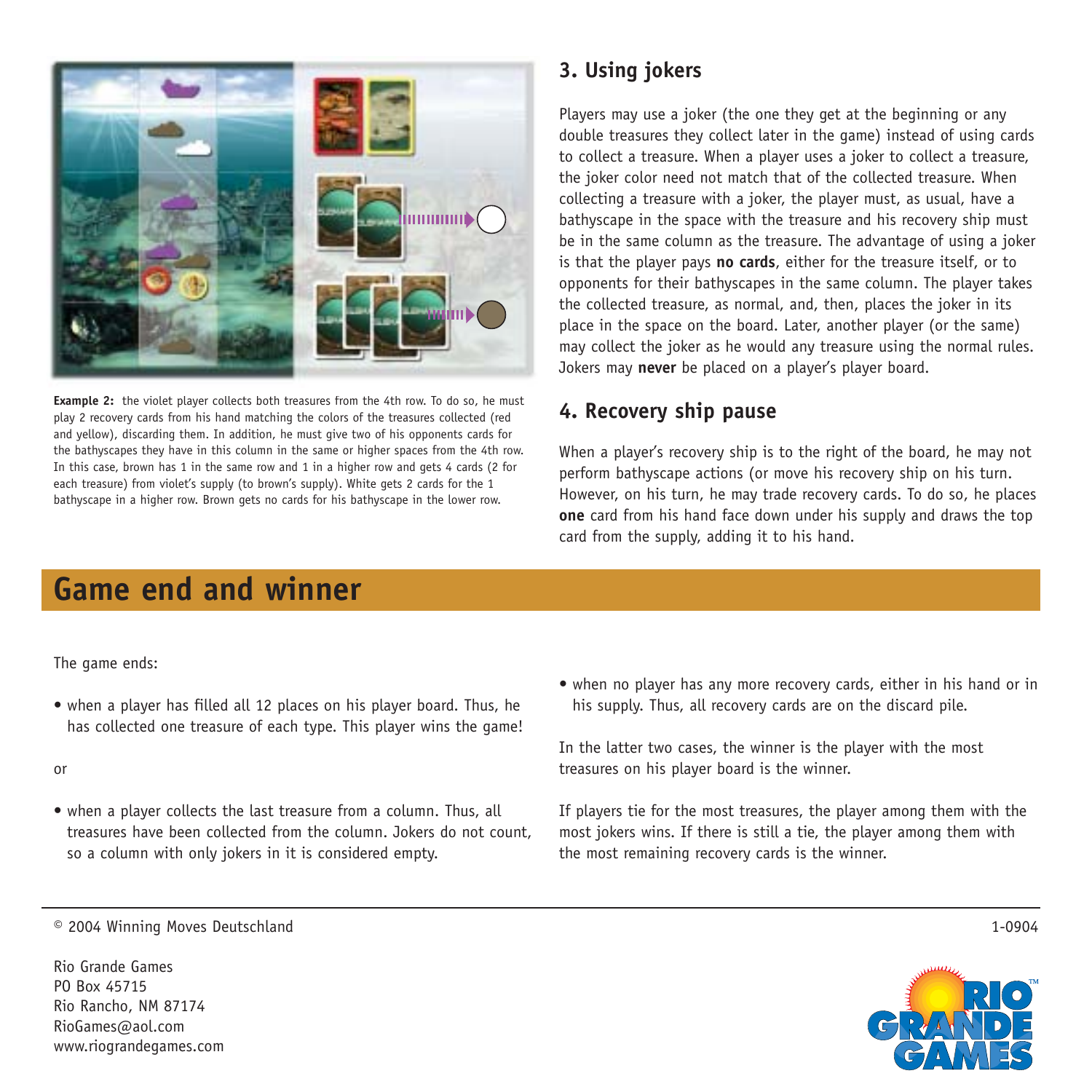

#### **sunken treasure** Leo Colovini

players: 2 – 5 age: 10 and up length: 45 minutes

## **Overview**

Evidence of Atlantis! Is this mythic civilization a reality? Pictures from the oceanic bathyscaphe Neptune XIII seem to prove the existence of an ancient civilization under the sea. Inside a sub-marine canyon this modern technical jewel discovered what is claimed to be vestiges of the mythic civilization of Atlantis. The pictures immediately provoked great excitement among the scientific community and the biggest international foundations have already organized expeditions to recover these mysterious artifacts.

Players compete to be the first to recover the most complete sets of treasure from this under-water world. It will take clever planning to move under-water and collect the treasures ahead of your opponents, but the adventure and the scenery will be worth the effort, win or lose!

### **Contents**



#### **60 treasure tiles**

12 different kinds with 5 different background graphics and colored borders **5 jokers**

(mussel) 1 each per background graphic and colored border

**60 recovery cards\*** 12 each per background graphic and colored border





**5 player boards** in the player colors **5 recovery ships**  in the player colors



\*The game contains 75 recovery cards (15 as reserve).

**1**

**game board**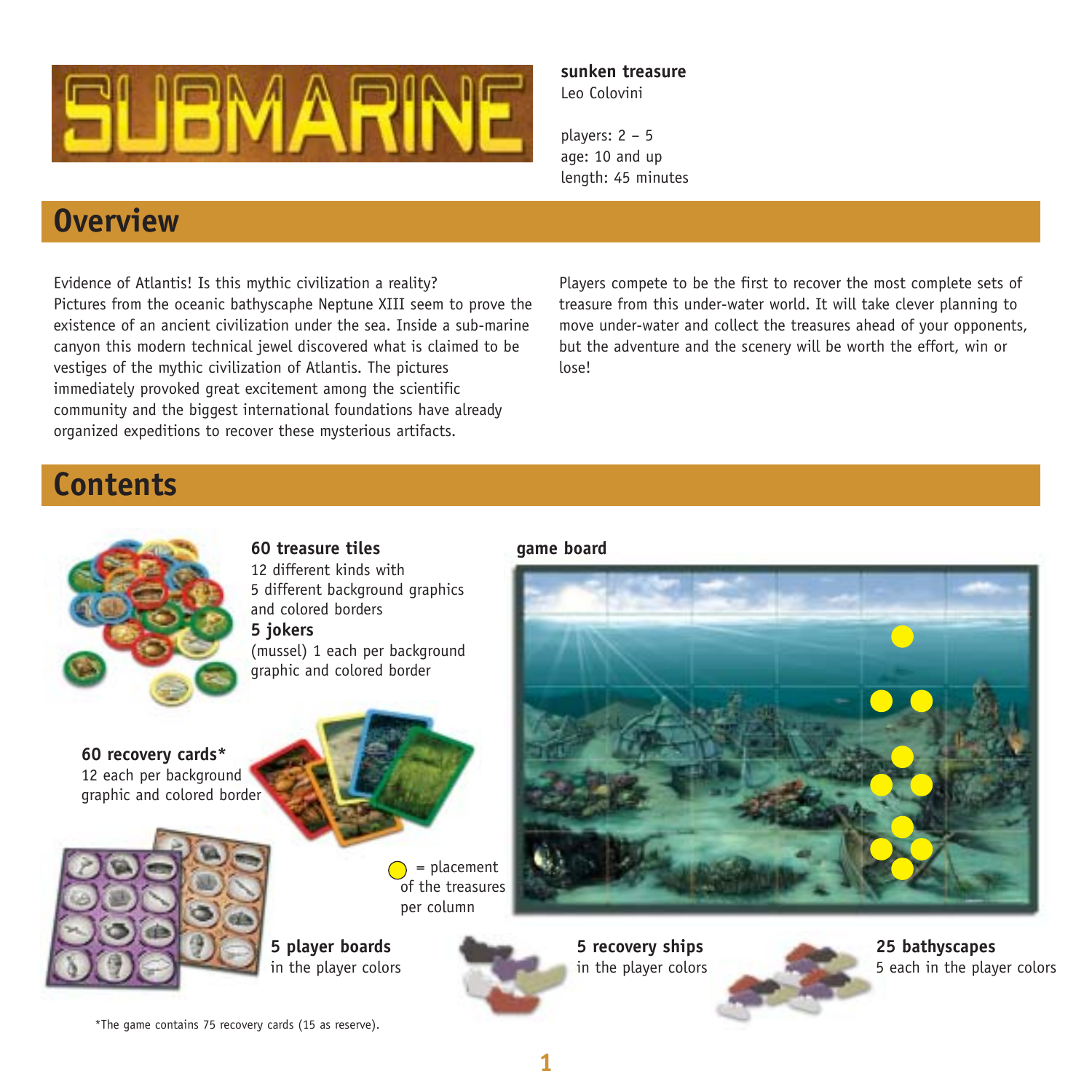### **Preparation**

Place the game board in the middle of the table.

Randomly place the 60 treasure tiles on the spaces on the game board as follows: 1 in each space of the second row, 2 in each space of the third row, 3 in each space of the fourth row, and 4 in each space of the fifth and last row.

Place the tiles face up in the spaces as shown on the previous page. Each player selects a player color and takes the recover ship, bathyscapes, and player board in this color. Place the recovery ships to the left of the game board. The players put their player boards in front of themselves (their play areas) so all can see them.

Depending on the number of players, each player takes:

| 2 players         | 3 players         | 4 players         | 5 players         |
|-------------------|-------------------|-------------------|-------------------|
| 15 recovery cards | 15 recovery cards | 13 recovery cards | 12 recovery cards |
| 5 bathyscapes     | 5 bathyscapes     | 4 bathyscapes     | 3 bathyscapes     |
| 1 joker           | 1 joker           | 1 joker           | 1 joker           |
| 1 player board    | 1 player board    | 1 player board    | 1 player board    |

Remove the unused recovery cards, jokers, bathyscapes, and player boards, and put them in the box. Players may choose to remove an equal number of each color of recovery card or may remove them randomly before distributing them.

# **Playing the game**

Shuffle the recovery cards (after removing those that will not be used) and deal an equal number to each player face down. Each player takes his cards without looking at them, makes a face down supply stack, and draws the top-most **3 cards** as his starting hand. Each player places his joker face up next to his player board.

## **Goal**

Each player tries to collect 12 different treasures, placing them on his player board. The first player to do so is the winner. If the game ends before any player does so, the winner is the player who has collected the most treasures. The color of the treasures collected plays no role in determining the winner.

# **Placing the bathyscapes**

The players choose a starting player. He begins and the others follow in clockwise order. In this order, the players take turns placing 1 bathyscape at a time until all have been placed. The bathyscapes are all placed in spaces on the 2nd row. Each space can have any number of bathyscapes of any player color. Then, the game begins.

## **Player turn**

Beginning with the starting player and continuing in clockwise order, each player, on his turn, has two actions:

- **1. move his recovery ship**
- **2. actions of his bathyscape(s)**

#### **1. Move his recovery ship**

The recovery ships always move on the **surface** (top row) of the board. They start to the left of the first space in the top row and move always from left to right until they move off the right side of the board. In each turn, the player **must** move his recovery ship at least one space to the right, but may move further. He may only stop his recover ship in a column where he has **at least one of his bathyscapes** in one of the rows below the surface in that column. Eventually, he will move his recovery ship off the right side of the board. There can be any number of recover ships in each space. When a recovery ship has moved off the right side of the board, it waits there, turn by turn, until all other recovery ships join it there. On each turn while waiting off the right side of the board, until the last recovery ship arrives there,